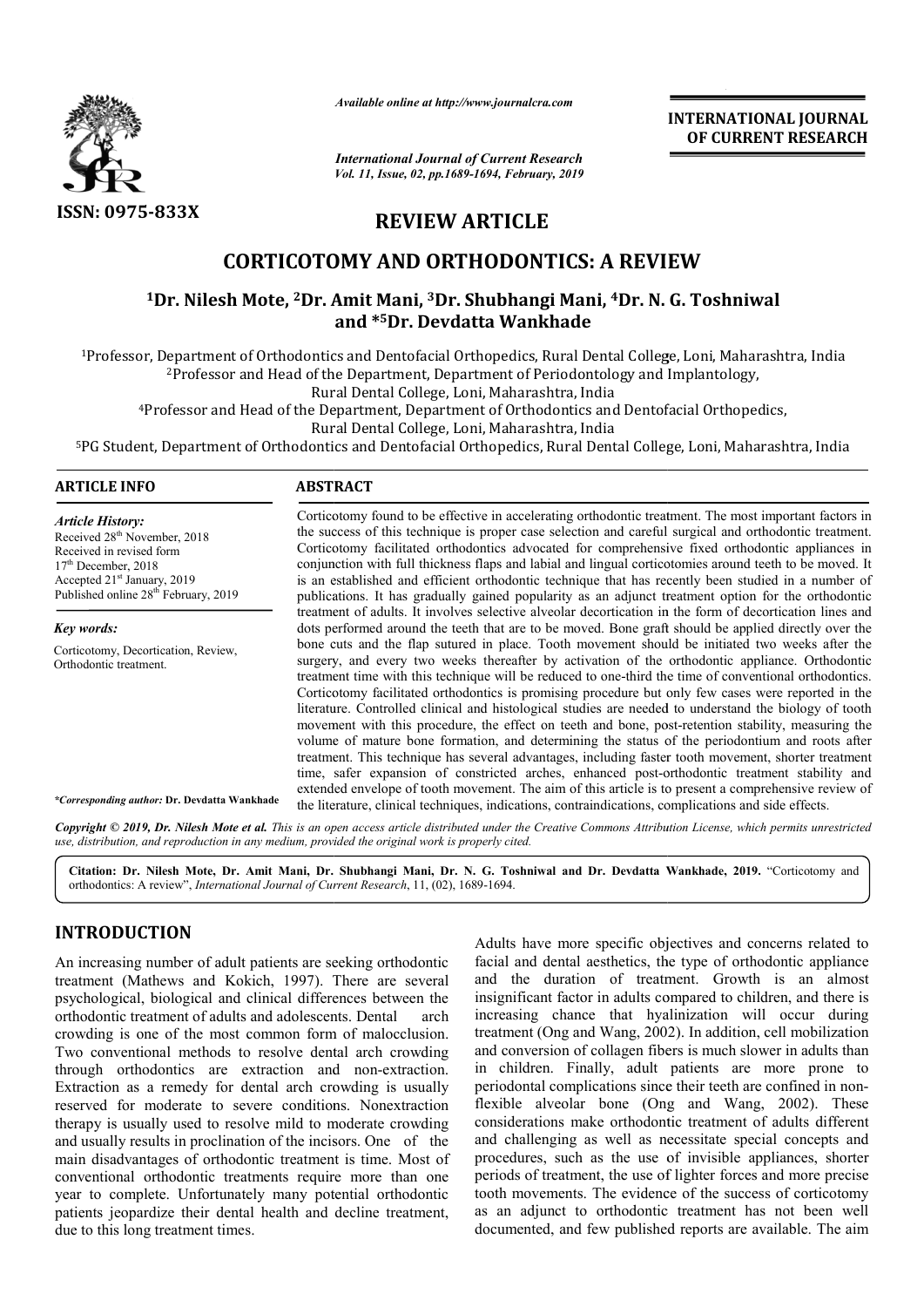of this article is to present a comprehensive review of the literature, including the contemporary clinical techniques, indications, contraindications, complications and side effects. The development of corticotomy-assisted orthodontic treatment (CAOT) opened doors and offered solutions to many limitations in the orthodontic treatment of adults. This method claims to have several advantages. These include a reduced treatment time, enhanced expansion, differential tooth movement, increased traction of impacted teeth and, finally, more post-orthodontic stability.

*Historical background:* Corticotomy facilitated orthodontics has been employed in various forms over the past to speed up orthodontic treatments. It was firstly introduced in 1959 by Kole as a mean for rapid tooth movement. He believed that the main resistance to tooth movement was the cortical plates of bone and by disrupting its continuity, orthodontics could be completed in much less time than normally expected. Kole's procedure involves the reflection of full thickness flaps to expose buccal and lingual alveolar bone, followed by interdental cuts through the cortical bone and barely penetrating the medullary bone (corticotomy style). The subapical horizontal cuts were connected interdentally, penetrating the full thickness of the alveolus. He suggested that since the blocks of bone was being moved rather than the individual teeth, the root resorption would not occur and retention time will be minimized. Because of the invasive nature of Kole's technique, it was not difficult to understand why it was never widely accepted. Duker (1975) used Kole's basic technique on beagle dogs to investigate how rapid tooth movement with corticotomy affects the vitality of the teeth and the marginal periodontium. The health of the periodontium were preserved by avoiding the marginal crest bone during corticotomy cuts. It was concluded that neither the pulp nor the periodontium was damaged following orthodontic tooth movement after corticotomy surgery (Duker, 1975). The results helped to substantiate the belief regarding the health of crestal bone in relation to the corticotomy cuts. Design of the subsequent techniques has taken this into consideration; the interdental cuts are always left at least 2 mm short of the alveolar crestal bone level (Düker, 1975). Frost found a direct correlation between the severity of bone corticotomy and/or osteotomy and the intensity of the healing response, leading to accelerated bone turnover at the surgical site. This was designated "Regional Acceleratory Phenomenon" (RAP). RAP was explained as a temporary stage of localized soft and hardtissue remodeling that resulted in rebuilding of the injured sites to a normal state through recruitment of osteoclasts and osteoblasts *via* local intercellular mediator mechanisms involving precursors, supporting cells, blood capillaries and lymph (Yaffe *et al.,* 1994). This accelerated remodeling is influenced by bone density and the hyalinization of the periodontal ligament (PDL) (Yaffe *et al.,* 1994; Verna, 2000; Verna and Melsen, 2003; Goldie and King, 1984; Böhl *et al.,*  2004).

*Contemporary clinical techniques:* A more recent surgical orthodontic therapy was introduced by Wilcko *et al*. which included the innovative strategy of combining corticotomy surgery with alveolar grafting in a technique referred to as Accelerated Osteogenic Orthodontics (AOO) and more recently to as Periodontally Accelerated Osteogenic Orthodontics (PAOO). This technique advocated for comprehensive fixed orthodontic appliances in conjunction with full thickness flaps and labial and lingual corticotomies

around teeth to be moved. Bone graft consisting of demineralized freeze-dried bone and bovine bone with clindamycin was applied directly over the bone cuts and the flap was sutured in place. Tooth movement was initiated two weeks after the surgery, and every two weeks thereafter by activation of the orthodontic appliance. Wilcko *et al*. (2009) reported that this technique will reduce treatment time to onethird the time of conventional orthodontics. Alveolar augmentation of labial and lingual cortical plates were used in an effort to enhance and strengthen the periodontium, reasoning that the addition of bone to alveolar housing of the teeth, using modern bone grafting techniques, ensures root coverage as the dental arch expanded. They advocated using the PAOO for treatment of moderate to severely crowded Class I and Class II. Several reports indicated that this technique is safe, effective, extremely predictable, associated with less root resorption and reduced treatment time, and can reduce the need for orthognathic surgery in certain situations (Wilcko *et al.,* 2009; Ferguson *et al.,* 2015; Nowzari *et al.,*  2008; Wilcko *et al.,* 2008).

*Corticotomy facilitated orthodontics v/s conventional orthodontic treatment:* Corticotomy surgery initiates and potentiates normal healing process (Regional Acceleratory Phenomena). Regional Acceleratory Phenomena (RAP) is a local response to a noxious stimulus. It describes a process by which tissue forms faster than the normal regional regeneration process. By enhancing the various healing stages, this phenomenon makes healing occur 2–10 times faster than normal physiologic healing. The RAP begins within a few days of injury, typically peaks at 1–2 months, usually lasts 4 months in bone and may take 6 to more than 24 months to subside (Wilcko *et al.,* 2009; Ferguson *et al.,* 2015). A recent histological study showed that selective alveolar decortication induced increased turnover of alveolar spongiosa. The surgery results in a substantial increase in alveolar demineralization, a transient and reversible condition. This will results in osteopenia (temporary decrease in bone mineral density). The osteopenia enables rapid tooth movement because teeth are supported by and moved through trabecular bone. As long as tooth movement continues, the RAP is prolonged. When RAP dissipates, the osteopenia disappears and the radiographic image of normal spongiosa reappears. When orthodontic tooth movement is completed, an environment is created that favors alveolar re-mineralization.

*Technique of periodontally accelerated osteogenic orthodontics (***Wilcko** *et al***., 2008; ferguson** *et al***., 2017***)***:** Orthodontic appliances are better to be placed one week prior to the surgery. Standard brackets, archwires, and normal orthodontic force level can be used after proper case selection. Surgery can be done in a normal clinical setting with or without sedation. Clinic preparation should follow the same protocol used for any oral surgical procedures. After administration of local anesthesia, crevicular incision is made buccally and lingually extending at least two to three teeth beyond the area to be treated. Full thickness (mucoperiosteal) flap is reflected on both buccal and lingual aspects beyond the apices of the teeth if possible (Fig. 1a and b). Care should be exercised not to damage any of the neurovascular bundles exiting the bone and not to disturb muscle attachments. Any interdental papillary tissue remaining interproximally should be left in place. After flap reflection, selective decortications can be performed on both buccal and lingual sides. Vertical corticotomy cuts are made between the roots using a diamond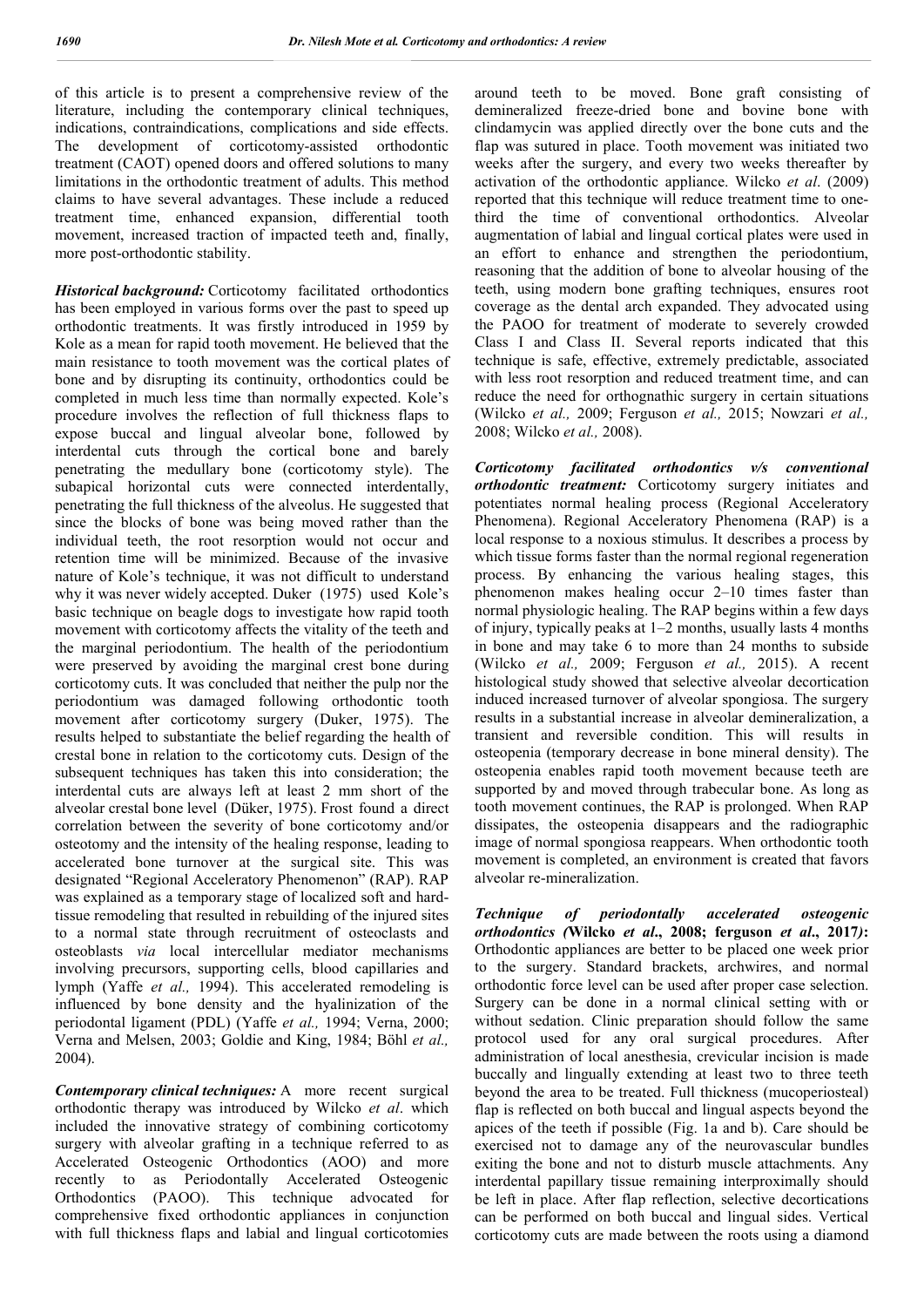round bur (size 2) stopping just short of the alveolar crest (about 3 mm). These cuts are connected beyond the apices of the teeth (when possible) with a scalloped horizontal cuts. Cortical perforation can be made at selective areas to increase blood supply to the graft material (Fig. 2). Care should be taken not to injure the anterior loop of the inferior alveolar nerve that could extend several millimeters mesial to the mental foramen and be positioned just beneath the buccal cortical plate. Bone graft materials [Autograft, mix of Autograft + Allograft, Allograft + Xenograft, or Xenograft + Alloplast] are then placed over the decorticated areas (Fig. 3a and b). Antibiotics can be mixed with bone graft. Wil cko et al. recommended the use of mix of demineralized freeze-dried bone and bovine bone with clindamycin. Care should be taken not to place an excessive amount of bone graft which might interfere with flap placement. If there is any recession in the teeth, it can be treated at the same time with connective tissue graft or acellular dermal matrix allograft (AlloDerm) (Fig. 4). The muco periosteal flap is then sutured with interrupted 4– 0 suture being careful to preserve the interdental papillae. Postsurgical instructions are the same as any standard oral surgical procedures. Antibiotics, analgesics, and antiseptic mouthwash should be given to the patient. The sutures are removed after two weeks. Two weeks post-surgery, accelerated orthodontic treatment can be resumed. The intervals for orthodontic adjustments averaged two weeks, ranging from 1 to 3 weeks. During orthodontic treatment, the patient should be in 3 months recall visits to the periodontist to assess the oral hygiene and assure good periodontal health.

*Indications and clinical applications:* Several clinical applications for PAOO have been reported. Corticotomy was used to facilitate orthodontic tooth movement and to overcome some shortcomings of conventional orthodontic treatment, such as the long required duration, limited envelope of tooth movement and difficulty of producing movements in certain directions. These applications include the following.

*Indications and clinical applications:* Several clinical applications for PAOO have been reported. Corticotomy was used to facilitate orthodontic tooth movement and to overcome some shortcomings of conventional orthodontic treatment, such as the long required duration, limited envelope of tooth movement and difficulty of producing movements in certain directions. These applications include the following.

*ndications and clinical applications:* Several clinical applications for PAOO have been reported. Corticotomy was used to facilitate orthodontic tooth movement and to overcome some shortcomings of conventional orthodontic treatment, such as the long required duration, limited envelope of tooth movement and difficulty of producing movements in certain directions. These applications include the following.

#### **Resolve Crowding and Shorten Treatment Time**

Corticotomy and osteotomy were used in orthodontics primarily to resolve crowding in a shorter period of time. It has been shown that corticotomy is efficient in reducing the treatment time to as little as one-fourth the time usually required for conventional orthodontics (Wilcko *et al.,* 2009). Wilcko published a report about two adult patients with severe crowding who were treated via AOO in just 6.5 months (Wilcko *et al.,* 2009). A reduced chance of root resorption, less oral hygiene-related enamel decalcification and better

patient cooperation and acceptance are possible advantages when lengthy orthodontic treatment is avoided (Wilcko *et al.,*  2009; Ferguson *et al.,* 2016).



**Figure 1. (a, b) Full thickness flap is reflected on both buccal andlingual aspects beyond the apices of the teeth**



**Figure 2. Vertical corticotomy cuts are made between the roots stoping just short of alveolar crest. The cuts are connected beyond the apices of the teeth with scalloped horizontal cuts and cortical perforations are made at selective areas**



**Figure 3 (a, b) Bone graft materials are placed over the decorticated areas**



**Figure 4. Soft tissue graft (acellular dermal matrix allograft in this case) can be used simultaneously with corticotomy to treat recession**



**Figure 5. Corticotomy can be used to expedite the movement ofindividual teeth (impacted canine in this case)**

*Accelerate Canine Retraction after Premolar Extraction:*  Canine retraction after premolar extraction is a lengthy step during the extraction stage of orthodontic treatment. Canine retraction was accelerated by corticotomy in two animal studies. Both studies demonstrated faster canine retraction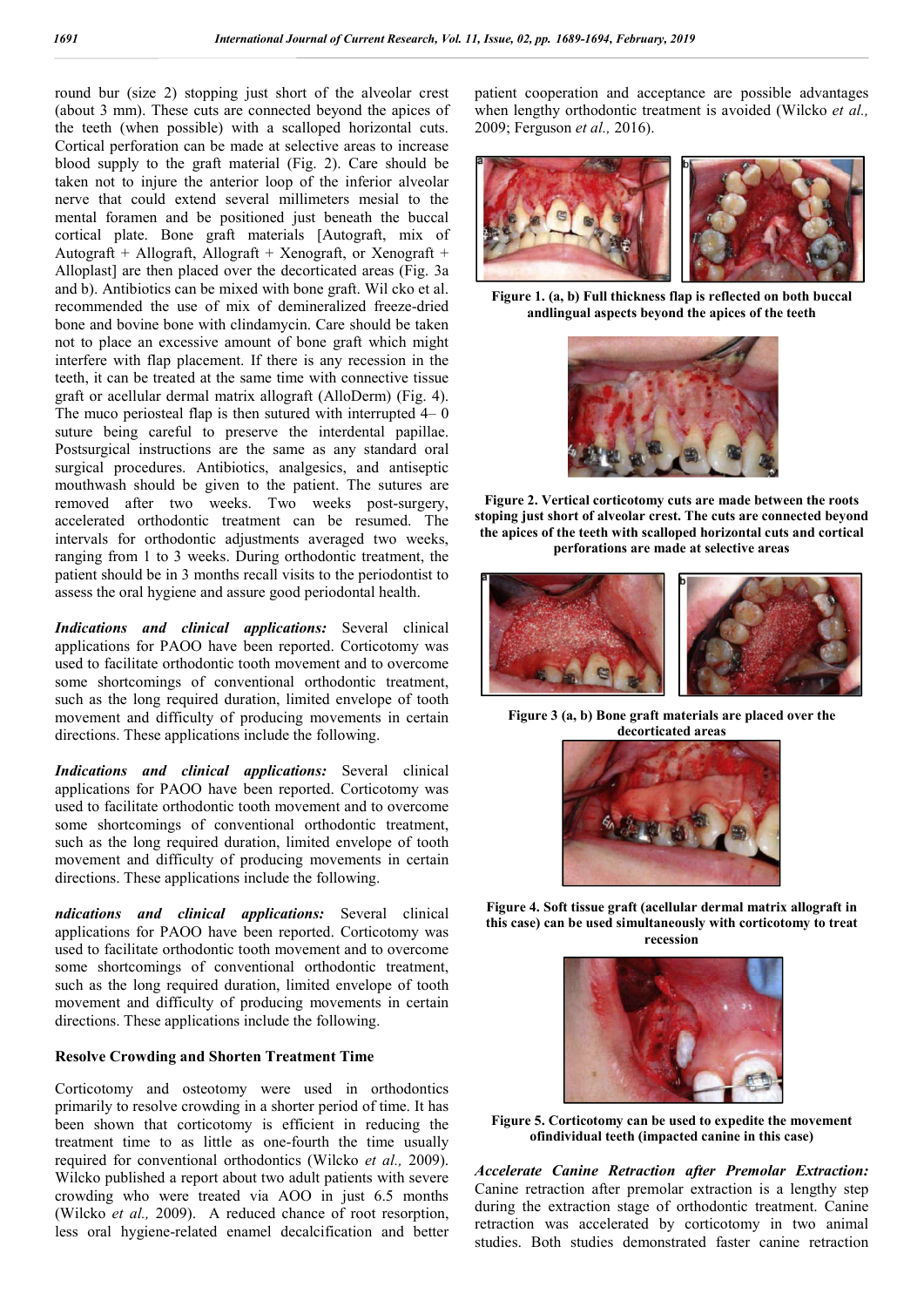when compared to conventional orthodontic retraction of the canines ( Ren *et al.,* 2007; Mostafa *et al.,* 2009).

*Enhance Post-Orthodontic Stability:* Stability after orthodontic treatment may not always be achievable. Little has shown that 10 years after orthodontic treatment, only 30% of patients had satisfactory alignment of the mandibular incisors. Stability was reported as one of the advantages of corticotomyassisted orthodontics. Corticotomy- facilitated orthodontic treatment was found to result in better retention compared to conventional orthodontic treatment. The improved stability was attributed to the increased turnover of tissues adjacent to the surgical site (Little, 1990; McFadden *et al.,* 1989).

*Facilitate Eruption of Impacted Teeth:* Surgical traction of impacted teeth, especially the canines, is a frustrating and lengthy procedure. A study by Fischer showed that under the same periodontal conditions, the corticotomy-assisted approach produced faster tooth movement during traction of palatally impacted canines compared to conventional canine traction methods at the end of either treatment (Fischer, 2007).

*Facilitate Slow Orthodontic Expansion:* A limited number of successful techniques is available for the treatment of maxillary arch constriction; these include surgically-assisted rapid palatal expansion (SARPE) and slow palatal expansion. These techniques are aggressive in nature and less accepted by patients. The presence of non-growing alveolar bone that confines the teeth in the predetermined space available in the alveolus limits transverse tooth movement (Fischer, 2007; Vanarsdall, 1999; Yen *et al.,* 2003).

*Molar Intrusion and Open Bite Correction:* PAOO has also been used in the treatment of severe anterior open bite in conjunction with skeletal anchorage. Moon et al. achieved sufficient maxillary molar intrusion (3.0 mm intrusion in two months) using corticotomy combined with a skeletal anchorage system with no root resorption and with no patient compliance required. Olivieriaet al.also reported 4 mm of molar intrusion in 2.5 months using corticotomy in one patient and 3 to 4 mm in 4 months in another patient. Hawang and Lee demonstrated intrusion of supra-erupted molars using corticotomy, full-time use of magnetic appliances and night-time use of a verticalpull chin-cup (Yen *et al.,* 2003; Kanno *et al.,* 2007; Moon *et al.,* 2007; Oliveira *et al.,* 2008; Hwang and Lee, 2001).

*Manipulation of Anchorage:* PAOO was used in the treatment of bimaxillary protrusion as an adjunct to manipulate skeletal anchorage without any adverse side effects in only one-third of the regular treatment time (Iino *et al.,* 2006). PAOO was also used to achieve molar distalization. After performing segmental corticotomy around the molars, the anchorage value and resistance of the molars to distal movement were effectively reduced without the use of any extra anterior anchorage devices (Iino *et al.,* 2006; Spena *et al.,* 2007).

*Contraindications and limitations:* Patients with active periodontal disease or gingival recession are not good candidates for PAOO. In addition, PAOO should not be considered as an alternative for surgically assisted palatal expansion in the treatment of severe posterior cross-bite. CAOT also should not be used in cases where bimaxillary protrusion is accompanied with a gummy smile, which might benefit more from segmental osteotomy (Lee *et al.,* 2007).

*Complications and side effects:* Although PAOO may be considered a less-invasive procedure than osteotomy-assisted orthodontics or surgically assisted rapid expansion, there have still been several reports regarding adverse effects to the periodontium after corticotomy, ranging from no problems to slight interdental bone loss and loss of attached gingiva, to periodontal defects observed in some cases with short interdental distance. Subcutaneous hematomas of the face and the neck have been reported after intensive corticotomies. In addition, some post-operative swelling and pain is expected for several days (Iino *et al.,* 2006). No effect on the vitality of the pulps of the teeth in the area of corticoto my was reported. Long-term research on pulpal vitality after rapid movement has not been evaluated in the literature. In an animal study, Liou et al. demonstrated normal pulp vitality after rapid tooth movement at a rate of 1.2 mm per week. However, pulp vitality deserves additional investigation. It is generally accepted that some root resorption is expected with any orthodontic tooth movement. An association between increased root resorption and duration of the applied force was reported. The reduced treatment duration of PAOO may reduce the risk of root resorption. Ren *et al*. (2007) reported rapid tooth movement after corticotomy in beagles without any associated root resorption or irreversible pulp injury. Moon et al. reported safe and sufficient maxillary molar intrusion (3.0 mm intrusion in two months) using corticotomy combined with a skeletal anchorage system with no root resorption. Long-term effect of PAOO on root resorption requires further study (McFadden *et al.,* 1989; Harry and Sims, 1982).

#### **Advantages**

- Reduced treatment time: this technique will reduce treatment time to one-third the time of conventional orthodontics (Wilcko *et al.,* 2008)
- Less root resorption due to decreased resistance of cortical bone (Wilcko *et al.,* 2008; Ferguson *et al.,*  2017)
- More bone support due to the addition of bone graft (Ferguson *et al.,* 2017).
- History of relapse reported to be very low (Wilcko *et al.,* 2008).
- Less need for extra-oral appliances and headgear (Wilcko *et al.,* 2008)
- The technique has its roots in orthodontic research and treatments (Nowzari *et al.,* 2008; Wilcko *et al.,* 2008).
- In the ten years since PAOO was first applied, the patients' outcomes were good (Nowzari *et al.,* 2008; Wilcko *et al.,* 2008).
- It can be used to expedite the rate of movement of individual teeth or dental segments, i.e. canine (Fig. 5) and incisor retraction.

#### **Disadvantages**

- Extra-surgical cost.
- Mildly invasive surgical procedure, and like all surgeries, it has its risks. Post-surgical crestal bone loss and recession may occur.
- Some pain and swelling is expected, and the possibility of infection.
- Not applicable to all cases, proper case selection is necessary to attain a good result. Maxillary and mandibular arch decrowding with normal skeletal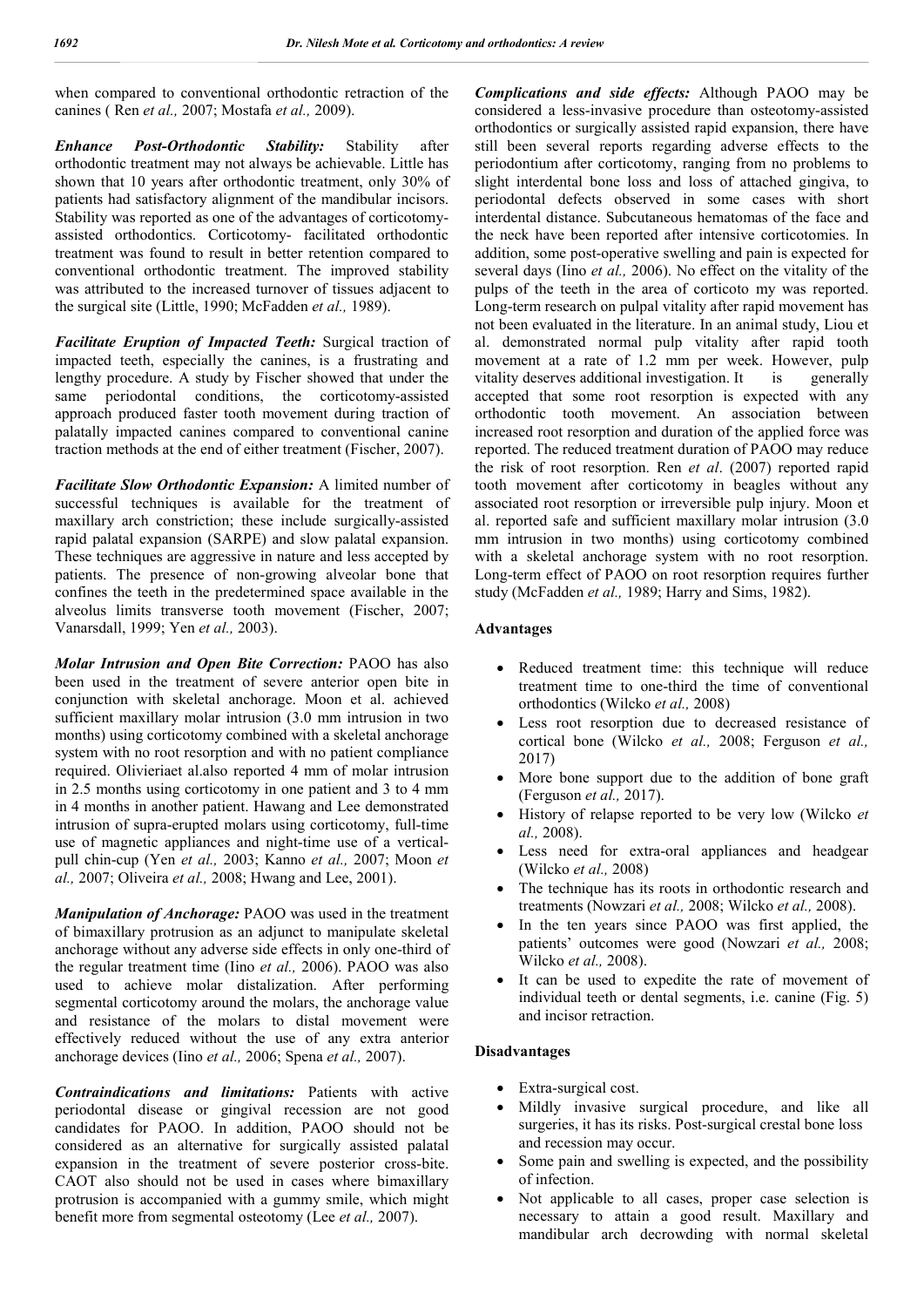relationship and incisors retraction are the main indications.

#### **Conclusion**

PAOO is relatively new procedure; only few cases were reported in the literature. Controlled clinical and histological studies are needed to understand the biology of tooth movement with this procedure, the effect on teeth and bone, post-retention stability, measuring the volume of mature bone formation, and determining the status of the periodontium and roots after treatment. PAOO is promising procedure; it may be a solid part of the future of orthodontic treatment.This procedure enhances and accelerates tooth movement if followed by a short period of orthodontic appliance treatment. PAOO effects and mechanism were confirmed by recent well designed histological studies. However, further randomized testing in humans is still needed to confirm the claimed advantages of this technique and to evaluate the long term effects.

### **REFERENCES**

- Böhl, M., von, von Böhl, M., Maltha, JC., Den Hoff, JWV. and Kuijpers-Jagtman, AM. 2004. Focal hyalinization during experimental tooth movement in beagle dogs. *Am J Orthod Dentofacial Orthop.,* [Internet]. 125(5):615–23. Available from: http://dx.doi.org/10.1016/j.ajodo.2003. 08.023.
- Düker, J. 1975. Experimental animal research into segmental alveolar movement after corticotomy. J Maxillofac Surg [Internet]. 3(2):81–4. Available from: https://www.ncbi.nl m.nih.gov/ pubmed/1055773
- Ferguson, D., Machado, I., Wilcko, M. and Wilcko, W. 2016. Root resorption following periodontally accelerated osteogenic orthodontics. APOS Trends in Orthodontics [Internet]. 6(2):78. Available from: http://dx.doi.org/10. 4103/2 321-1407.177961.
- Ferguson, D., Mazumder, U., Makki, L., Wilcko, M. and Wilcko, W. 2017. Mandibular incisor position changes do not explain increase in keratinized gingiva height after periodontally accelerated osteogenic orthodontics. APOS Trends in Orthodontics [Internet]. 7(4):168. Available from: http://dx.doi.org/10.4103/apos.apos \_78\_17
- Ferguson, DJ., Thomas Wilcko, M., Wilcko, WM. and Makki, L. 2015. Scope of treatment with periodontally accelerated osteogenic orthodontics therapy. Semin Orthod [Internet]. 21(3):176–86. Available from: http://dx.doi.org/10.10 53/j.sodo. 2015.06.004.
- Fischer, TJ. 2007. Orthodontic treatment acceleration with corticotomy-assisted exposure of palatally impacted canines. *Angle Orthod*., [Internet]. 77(3):417–20. Available from: http://dx.doi.org/10.2319/0003-3219(2007) 077[041 7:OTAWCE]2.0.CO;2.
- Goldie, RS. and King, GJ. 1984. Root resorption and tooth movement in orthodontically treated, calcium-deficient, and lactating rats. *Am J Orthod.,* [Internet]. 85(5):424–30. Available from: https://www.ncbi.nlm.nih.gov/pubmed/ 6586081.
- Harry, MR. and Sims, MR. 1982. Root resorption in bicuspid intrusion. A scanning electron microscope study. *Angle Orthod.,* [Internet]. 52(3):235–58. Available from: 2.0.CO;2">http://dx. doi.org/10.1043/0003-3219(1982)052 <0235:RRIBI>2.0.CO;2
- Hwang, HS. and Lee, KH. 2001. Intrusion of overerupted molars by corticotomy and magnets. Am J Orthod Dentofacial Orthop [Internet]. 120(2):209–16. Available from: http://dx.doi.org/10. 1067/mod.2001.115149.
- Iino, S., Sakoda, S. and Miyawaki, S. 2006. An adult bimaxillary protrusion treated with corticotomy-facilitated orthodontics and titanium miniplates. Angle Orthod [Internet]. 76(6):1074–82. Available from: http://dx.doi. org/10.2 319/103105-384.
- Kanno, T., Mitsugi, M., Furuki, Y., Kozato, S., Ayasaka, N. and Mori, H. 2007. Corticotomy and compression osteogenesis in the posterior maxilla for treating severe anterior open bite. Int J Oral Maxillofac Surg [Internet]. 36(4):354–7. Available from: http://dx.doi.org/10.1016/j.ijo m.2006.08 .015.
- Lee, J-K., Chung, K-R. and Baek, S-H. 2007. Treatment outcomes of orthodontic treatment, corticotomy-assisted orthodontic treatment, and anterior segmental osteotomy for bimaxillary dentoalveolar protrusion. Plast Reconstr Surg [Internet]. 15;120(4):1027–36. Available from: http://dx.doi.org/10.1097/01.prs.0000277999. 01337.8b.
- Little, RM. 1990. Stability and Relapse of Dental Arch Alignment. *Br J Orthod.,* [Internet]. 17(3):235–41. Available from: http://dx.doi.org/10.1179/bjo.17.3.235
- Mathews, DP. and Kokich, VG. 1997. Managing treatment for the orthodontic patient with periodontal problems. Semin Orthod [Internet]. 3(1):21–38. Available from: http://dx.doi.org/10.1016/ s1073-8746(97)80037-0
- McFadden, WM., Engstrom, C., Engstrom, H. and Anholm, JM. 1989. A study of the relationship between incisor intrusion and root shortening. Am J Orthod Dentofacial Orthop [Internet]. 96(5):390–6. Available from: https://www.ncb i.nlm.nih.gov/ pubmed/2683733.
- Moon, C-H., Wee, J-U. and Lee, H-S. 2007. Intrusion of overerupted molars by corticotomy and orthodontic skeletal anchorage. Angle Orthod [Internet]. 77(6):1119–25. Available from: http://dx.doi.org/10.2319/092705-334.1.
- Mostafa, YA., Fayed, MMS., Mehanni, S., ElBokle, NN and Heider, AM. 2009. Comparison of corticotomy-facilitated vs standard tooth-movement techniques in dogs with miniscrews as anchor units. Am J Orthod Dentofacial Orthop [Internet]. 136(4):570–7. Available from: http://dx.doi.org/10.10 16/j.ajodo.2007.10.052
- Nowzari, H., Yorita, FK. and Chang, H-C. 2008. Periodontally accelerated osteogenic orthodontics combined with autogenous bone grafting. Compend Contin Educ Dent [Internet]. 29(4):200– 6; quiz 207, 218. Available from: https://www.ncbi.nlm.nih.gov/ pubmed/18533317.
- Oliveira DD, de Oliveira BF, de Araújo Brito HH, de Souza MMG, Medeiros PJ. Selective alveolar corticotomy to intrude overerupted molars. Am J Orthod Dentofacial Orthop [Internet]. 2008 Jun;133(6):902–8. Available from: http://dx.doi.org/10.1016/j.ajodo.2006.07.030
- Ong, MMA. and Wang, H-L. 2002. Periodontic and orthodontic treatment in adults. Am J Orthod Dentofacial Orthop [Internet]. 122(4):420–8. Available from: http://dx.doi.org/10 .1067/mod. 2002.126597.
- Ren, A., Lv, T., Kang, N., Zhao, B., Chen, Y. and Bai, D. 2007. Rapid orthodontic tooth movement aided by alveolar surgery in beagles. Am J Orthod Dentofacial Orthop [Internet]. 131(2):160.e1–10. Available from: http://dx.doi .org/10.1016/j.ajodo.2006.05.029.
- Spena, R., Caiazzo, A., Gracco, A. and Siciliani, G. 2007. The use of segmental corticotomy to enhance molar distalization. *J Clin Orthod*., [Internet]. Nov;41(11):693–9. Available from: https://www.ncbi.nlm.nih.gov/pubmed/ 18175891.
- Vanarsdall, RL Jr. 1999. Transverse dimension and long-term stability. Semin Orthod [Internet]. 5(3):171–80. Available from: https://www.ncbi.nlm.nih.gov/pubmed/1 0860069
- Verna, C. 2000. The rate and the type of orthodontic tooth movement is influenced by bone turnover in a rat model. Eur J Orthod [Internet]. 22(4):343–52. Available from: http://d x.doi.org/10.1093/ejo/22.4.343
- Verna, C. and Melsen, B. 2003. Tissue reaction to orthodontic tooth movement in different bone turnover conditions. Orthod Craniofac Res [Internet]. 6(3):155–63. Available from: http://dx.doi.org/10.1034/j.1600-0544.2003.03262.x
- Wilcko, MT., Thomas Wilcko M., Wilcko, WM., Pulver, JJ., Bissada, NF. and Bouquot, JE. 2009. Accelerated Osteogenic Orthodontics Technique: A 1-Stage Surgically Facilitated Rapid Orthodontic Technique With Alveolar Augmentation. *J Oral Maxillofac Surg*., [Internet]. 67(10):2149–59. Available from: http://dx.doi.org/10. 1016/j.joms.2009.04.095.